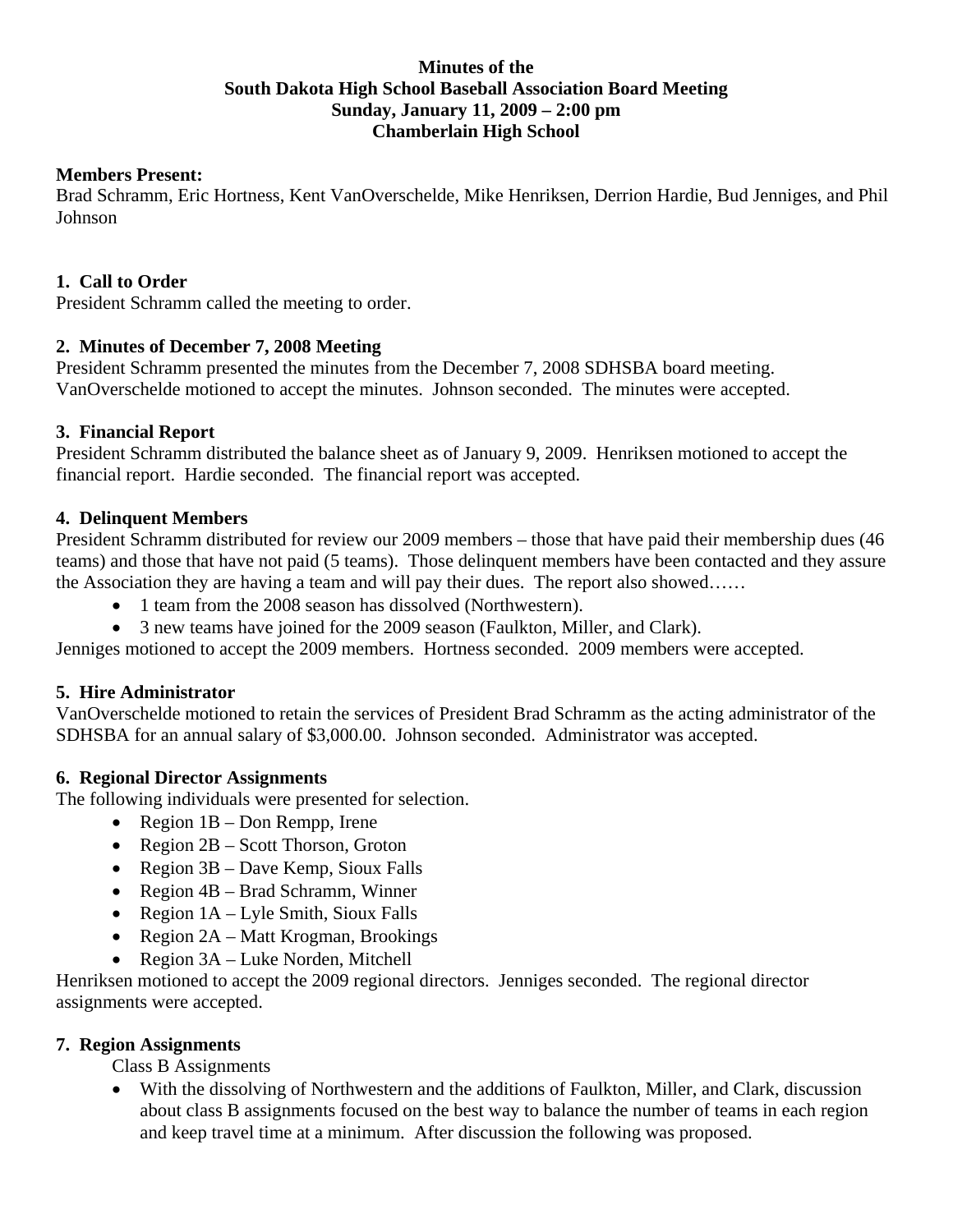Beresford Clark Bon Homme/Scotland Faulkton Dakota Valley Groton Vermillion Miller **West Division Redfield** 

Stickney/Mt. Vernon/Hanson/Ethan Hamlin Wagner Howard Freeman/Freeman Academy/Menno Madison

**North Division <b>East Division** 

Dell Rapids/Dells St. Mary's Chamberlain/Kimball McCook South Central Tri-Valley/SF Christian Winner/Colome West Central

# **Class B Region 1 (9 teams) Class B Region 2 (10 teams) East Division** North Division Armour/Lake Andes/Marty **South Division** Parkston Chester/Colman-Egan/Flandreau Milbank

## **Class B Region 3 (9 teams) Class B Region 4 (9 teams)**

Garretson Platte/Geddes/Dakota Christian

## **South Division West Division**

Canton Bennett County Harrisburg Hot Springs Lennox Lead/Deadwood Tea Pine Ridge Rapid City South

• Johnson motioned to accept the above 2009 regional assignments. Jenniges seconded. The 2009 regional assignments were accepted.

## Class A Assignments

• A proposal by Sioux Falls O'Gorman and Washington was presented. It requested the following

| <b>Class A Region 1</b> | <b>Class A Region 2</b> | <b>Class A Region 3</b> |
|-------------------------|-------------------------|-------------------------|
| Sturgis                 | Aberdeen                | <b>Brandon Valley</b>   |
| Mitchell                | <b>Brookings</b>        | Lincoln                 |
| Rapid City East         | Huron                   | Washington              |
| Rapid City West         | O'Gorman                | Watertown               |
|                         | Roosevelt               | Yankton                 |

• Rational for the proposal included cutting down travel time without damaging regional integrity. This could be done on a yearly basis by allowing two Sioux Falls teams to travel to Watertown and the other two Sioux Falls teams to travel to Aberdeen. After discussion, a motion was made by VanOvershelde to accept O'Gorman and Washington's proposal. Seconded by Hortness. O'Gorman and Washington's proposal was accepted.

# **8. Regional and State Tournament Umpire Assignments**

President Schramm informed the Board that he did not receive any negative phone calls regarding last season's region and state tournament umpires. The Board discussed the importance of selecting the best umpires possible, and that it should be an honor for an umpire to be selected for post-season play. Selections will continue to be based upon umpire evaluations by the coaches. Out of 4,000 possible evaluations last season, 1,000 were submitted by coaches. Evaluations can be done on the SDHSBA website and the Board encourages coaches to utilize this convenient tool to get the best umpires for post-season play.